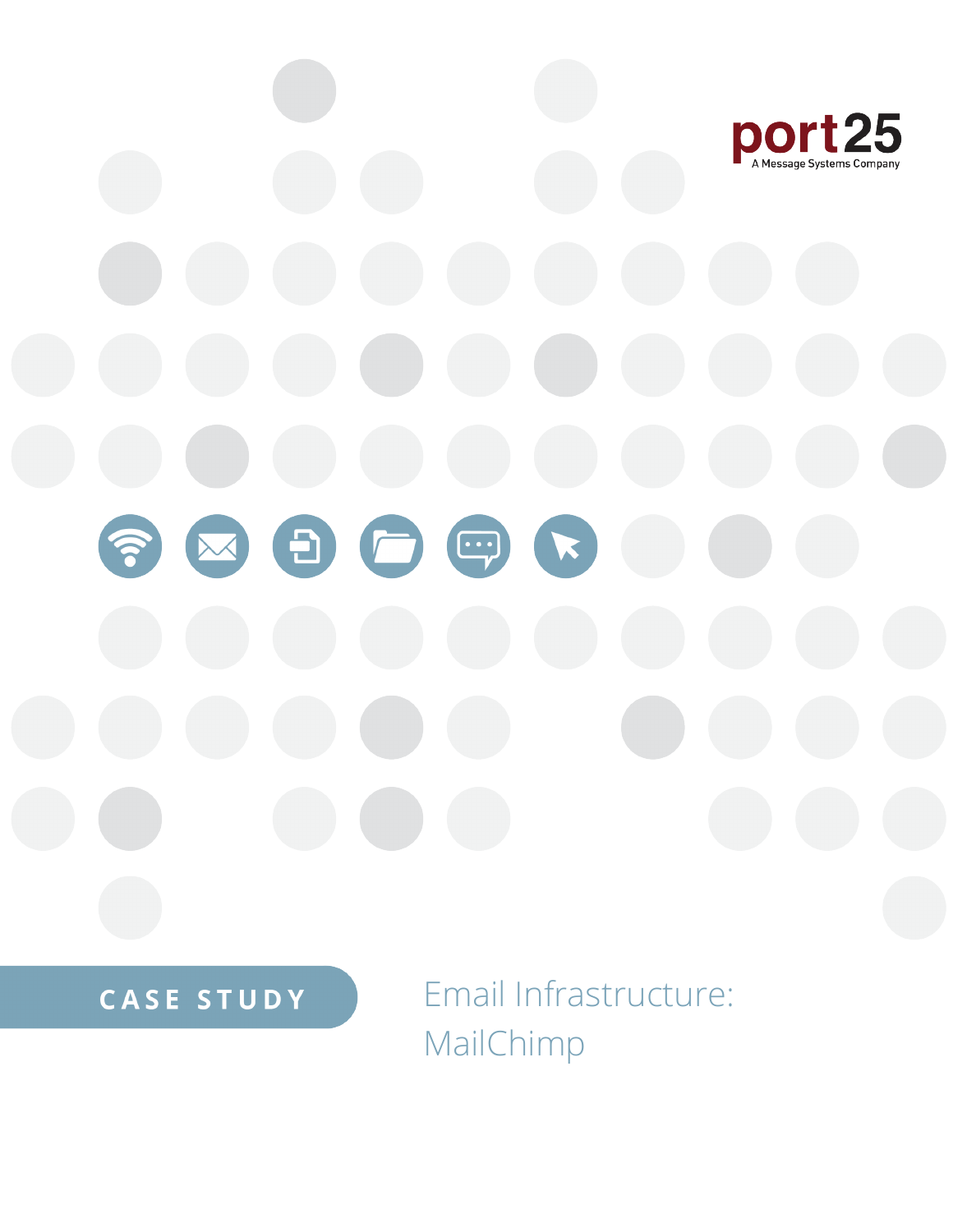

## **CASE STUDY**

# Email Infrastructure: MailChimp



## **BUSINESS BENEFITS TO MAILCHIMP**

- **Efficient Execution and Reliability**
- **Sophisticated Bounce Categorization**
- **Efficient Injection Rates**
- **VirtualMTA Utilization**

### **SOLUTION OVERVIEW**

With over 5 million users, and delivering over 15 billion emails per month, MailChimp is one of the most highly regarded Email Service Providers, especially among those focused on small and medium sized businesses. In order to serve customers effectively, MailChimp required a solution that could scale cost-effectively and execute email sends reliably for its expanding user base. When a colleague requested information regarding PowerMTA™, MailChimp responded with the following:

### **RELIABILITY**

We use PowerMTA and this is what I can say...It's reliable! The only thing I will tell you is to make sure you are running on bare metal. Don't use any cloud/ virtualization stuff, and make sure you've got plenty of RAM. We license several instances of PowerMTA™ delivering well over 15 billion emails per month. We run 18 processors with 48 GB of RAM in each box. With PMTA, make sure that the maximum amount of RAM it can use is LESS than the total RAM on the OS; otherwise, you will get into situations (when volume is really high) where the queues get wonky. Also, make sure that you limit your bandwidth out.

## **BOUNCE CATEGORIZATION**

The bounce categorization engine out of the box is improving. PowerMTA currently has over 17 different "baked in" categories, and users have the ability to define custom categories based on their own sending experiences. Boogietools is an excellent resource for bounce categorization as well. But if you have time